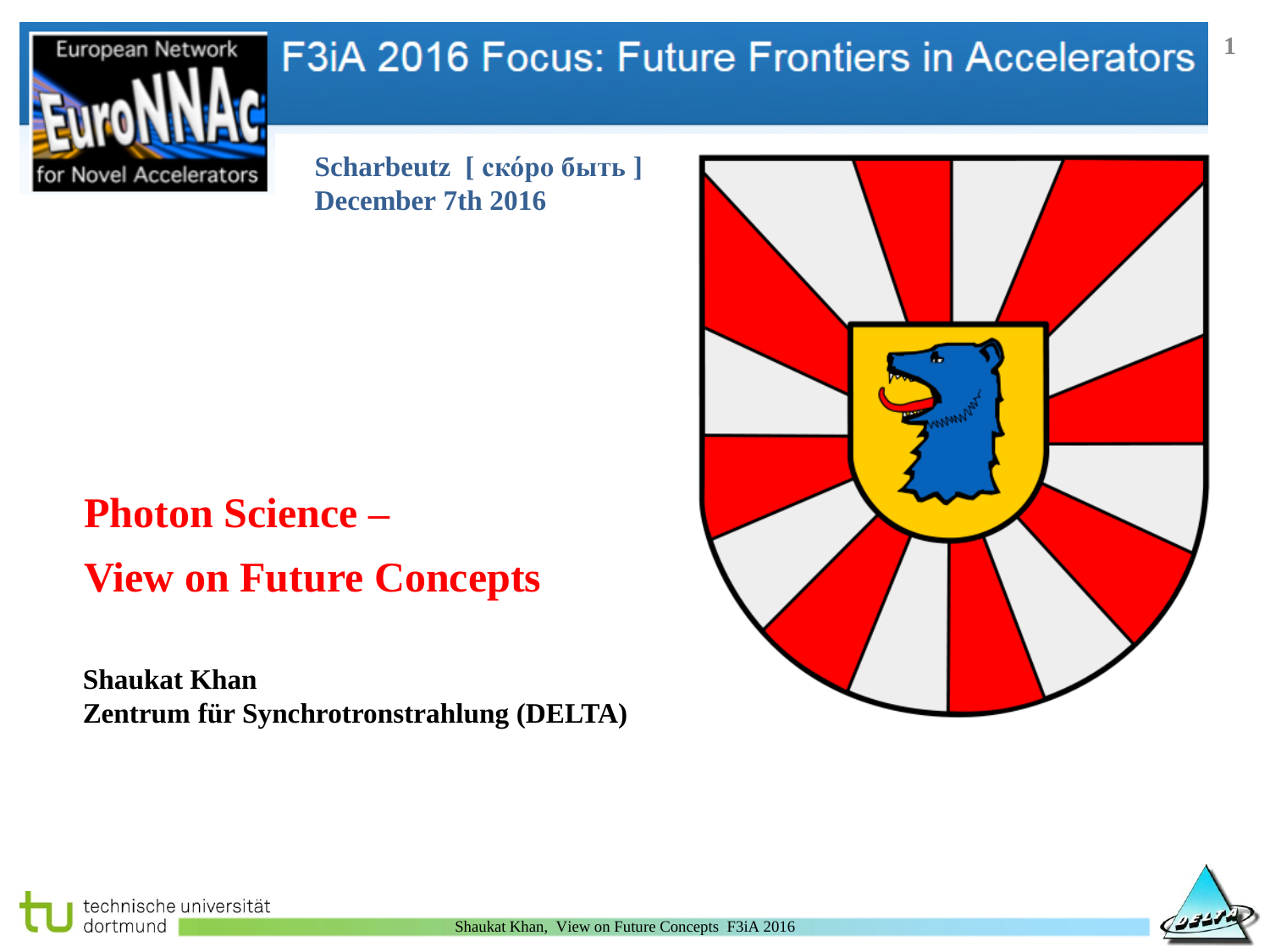### **Photon Science**

- **- diffraction**
- **- spectroscopy**
- **- imaging**
- **- others**

**photons and photoelectrons static or time resolved**



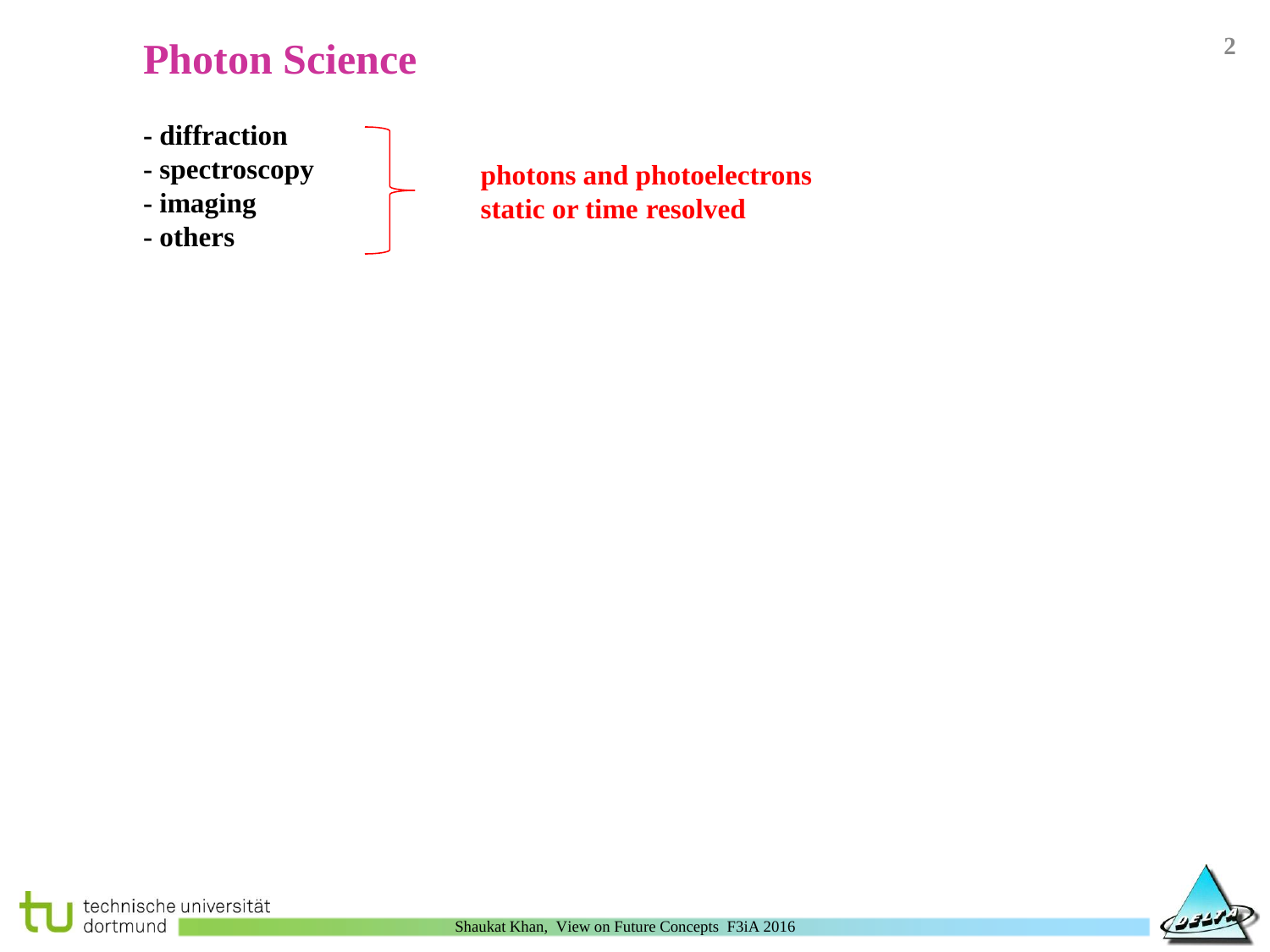### **Photon Science**

- **- diffraction**
- **- spectroscopy**
- **- imaging**
- **- others**

**photons and photoelectrons static or time resolved**

#### **Applications outside research**

- **- military**
- **- industry**
- **- medical**

technische universität

dortmund

**- home use (?)**



**3**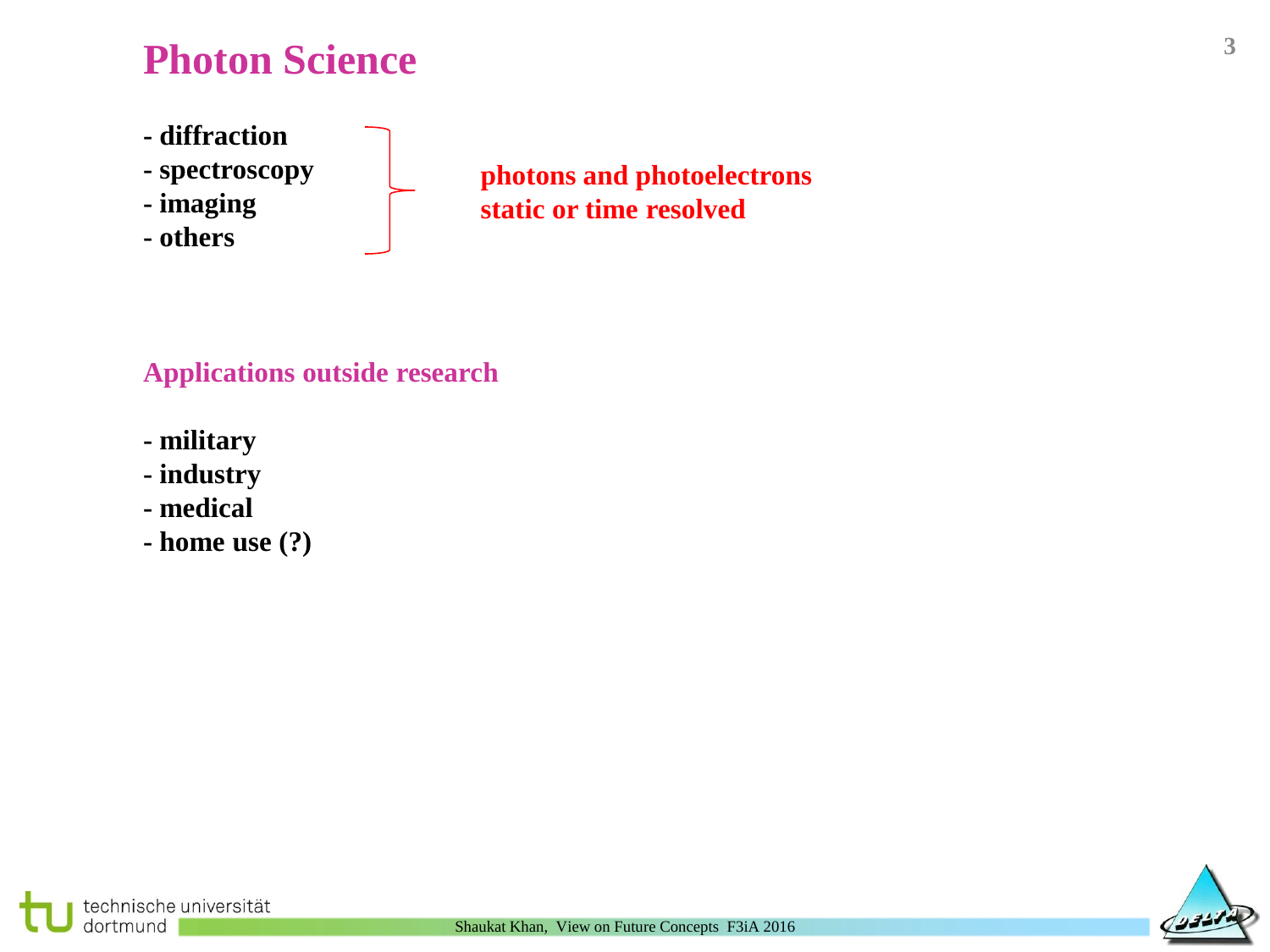### **Photon Science**

- **- diffraction**
- **- spectroscopy**
- **- imaging**
- **- others**

**photons and photoelectrons static or time resolved**

### **Requirements for scientific users**

- **- photon energy (wavelength, frequency), tunable, small bandwidth**
- **- intensity (flux, brillance, repetition rate, ...)**
- **- spot size, divergence (emittance)**
- **- pulse shape and duration**
- **- longitudinal and transverse coherence**
- **- stability (shot-to-shot, longterm)**
- **- availability**
- **- access**



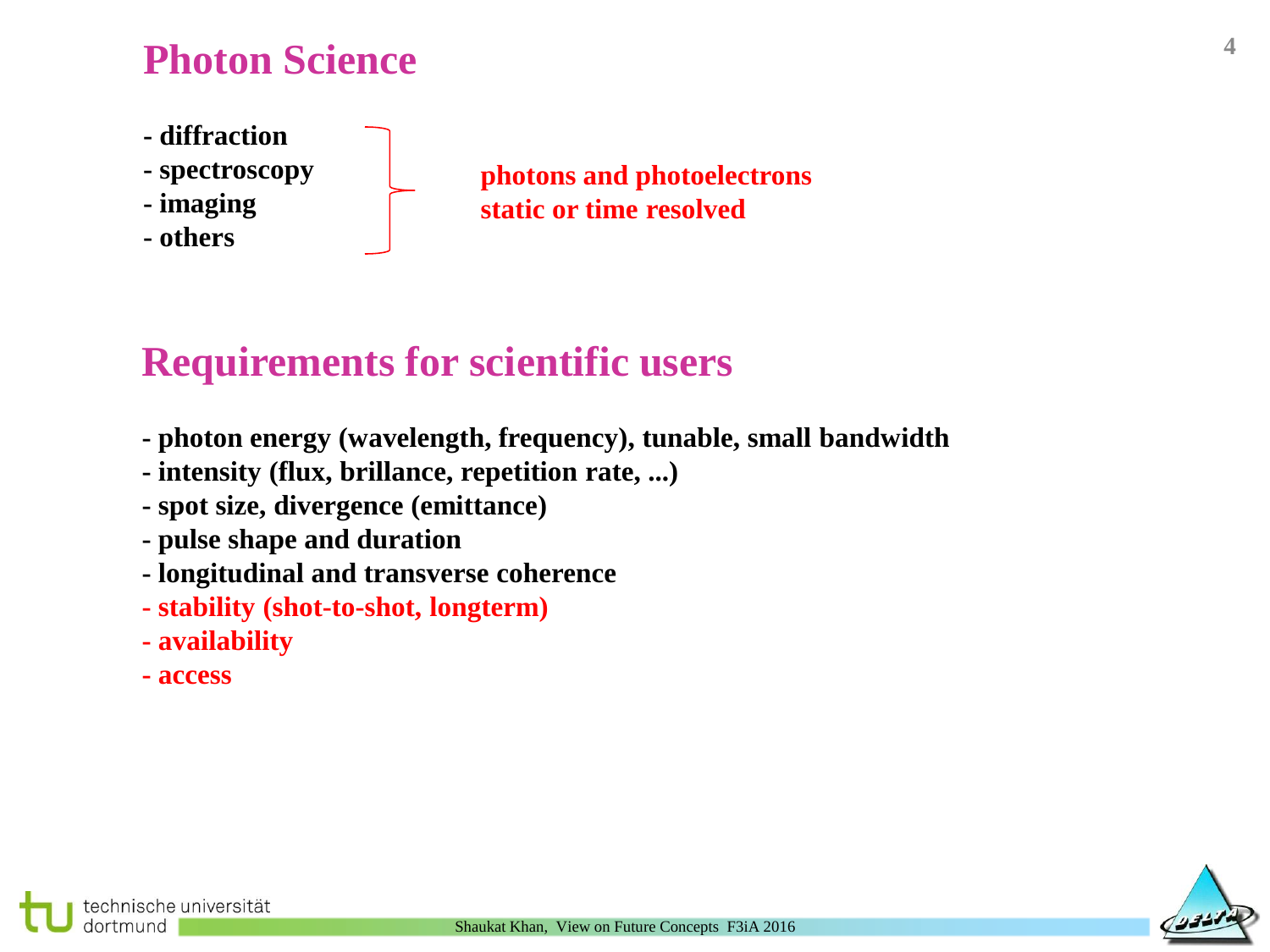### **<sup>5</sup> Accelerator-based Photon Sources**

**(1) Incoherent emission of synchrotron radiation ring + magnet\* = synchrotron light source linac + magnet = short-pulse facility ERL + magnet = low-emittance/short-pulse facility AA + magnet = compact synchrotron light source**

**\*magnet = dipole, wiggler, undulator**





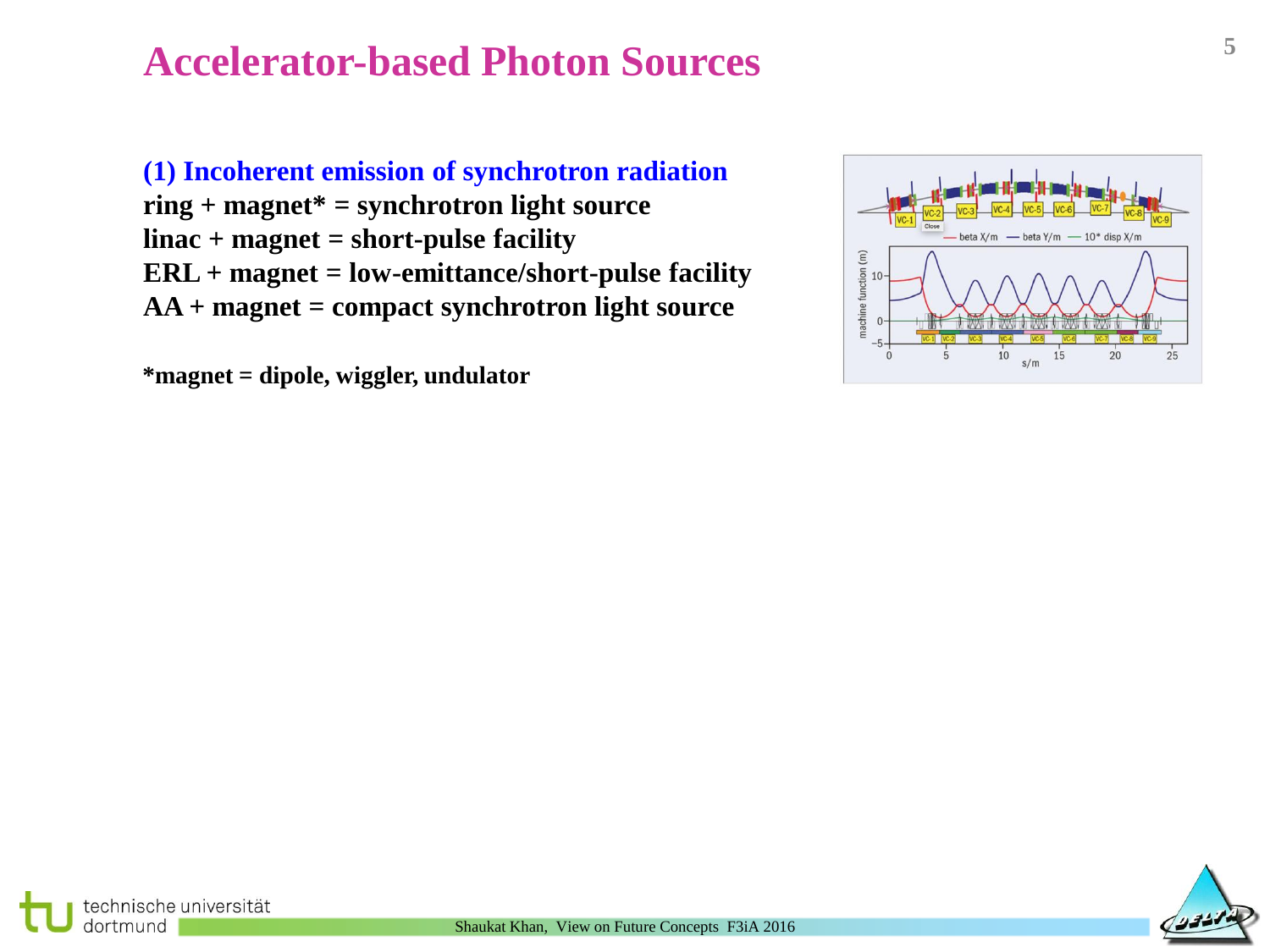### **<sup>6</sup> Accelerator-based Photon Sources**

**(2) Coherent emission of synchrotron radiation ring/linac/AA + short bunch + dipole = far-IR facility ring + microbunching (CHG, SSMB) + undulator = coherent short-pulse facility ring/linac/ERL + FEL oscillator = IR/UV facility linac + XFELO = X-ray laser linac + SASE FEL = X-ray laser linac + seeded FEL = VUV laser linac + self-seeded FEL = VUV/X-ray laser AA + FEL = compact VUV/X-ray laser**



dortmund



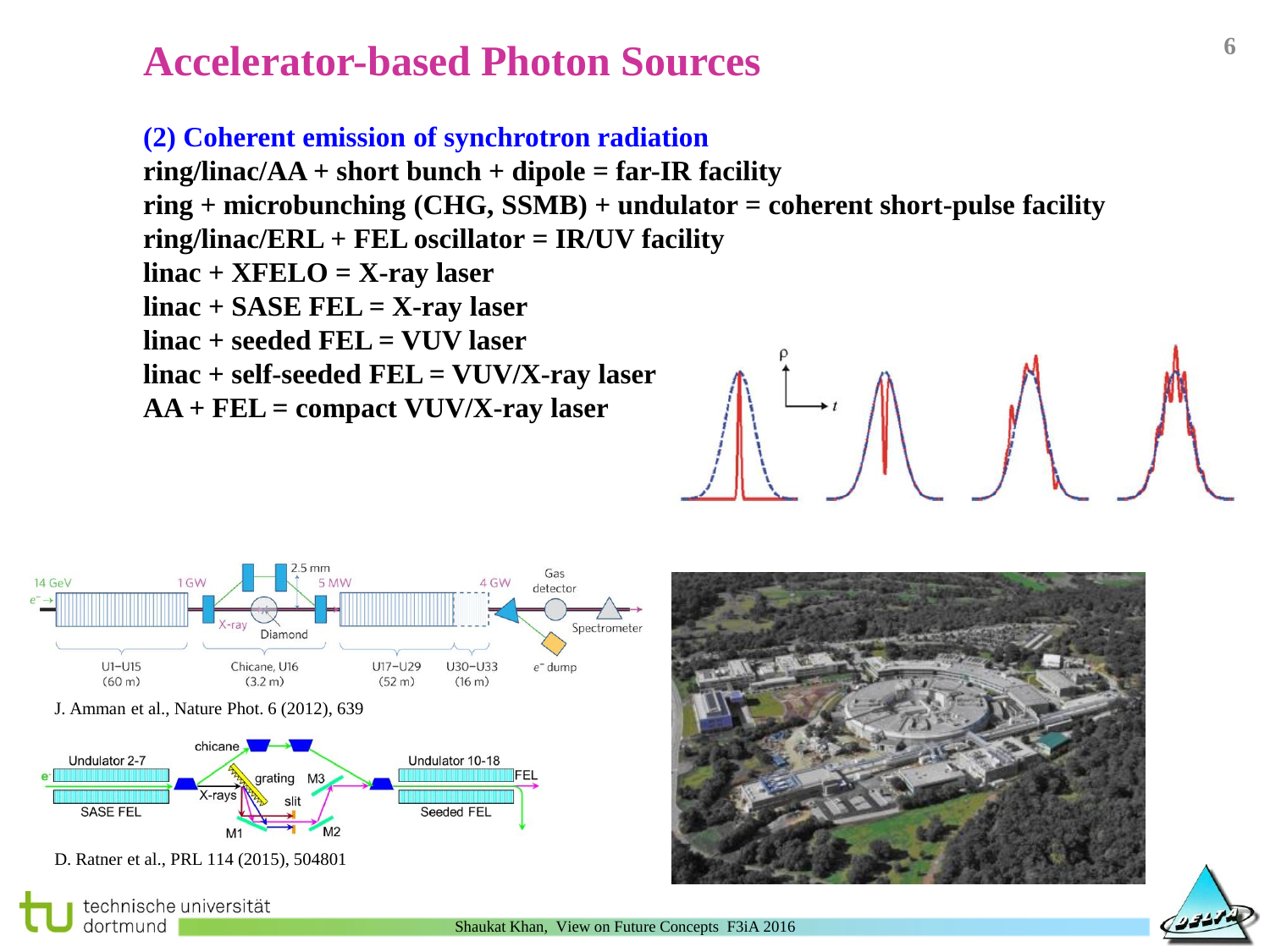## **<sup>7</sup> Accelerator-based Photon Sources**

**(3) Other Compton scattering Smith-Purcell radiation X-ray tube**

technische universität

dortmund

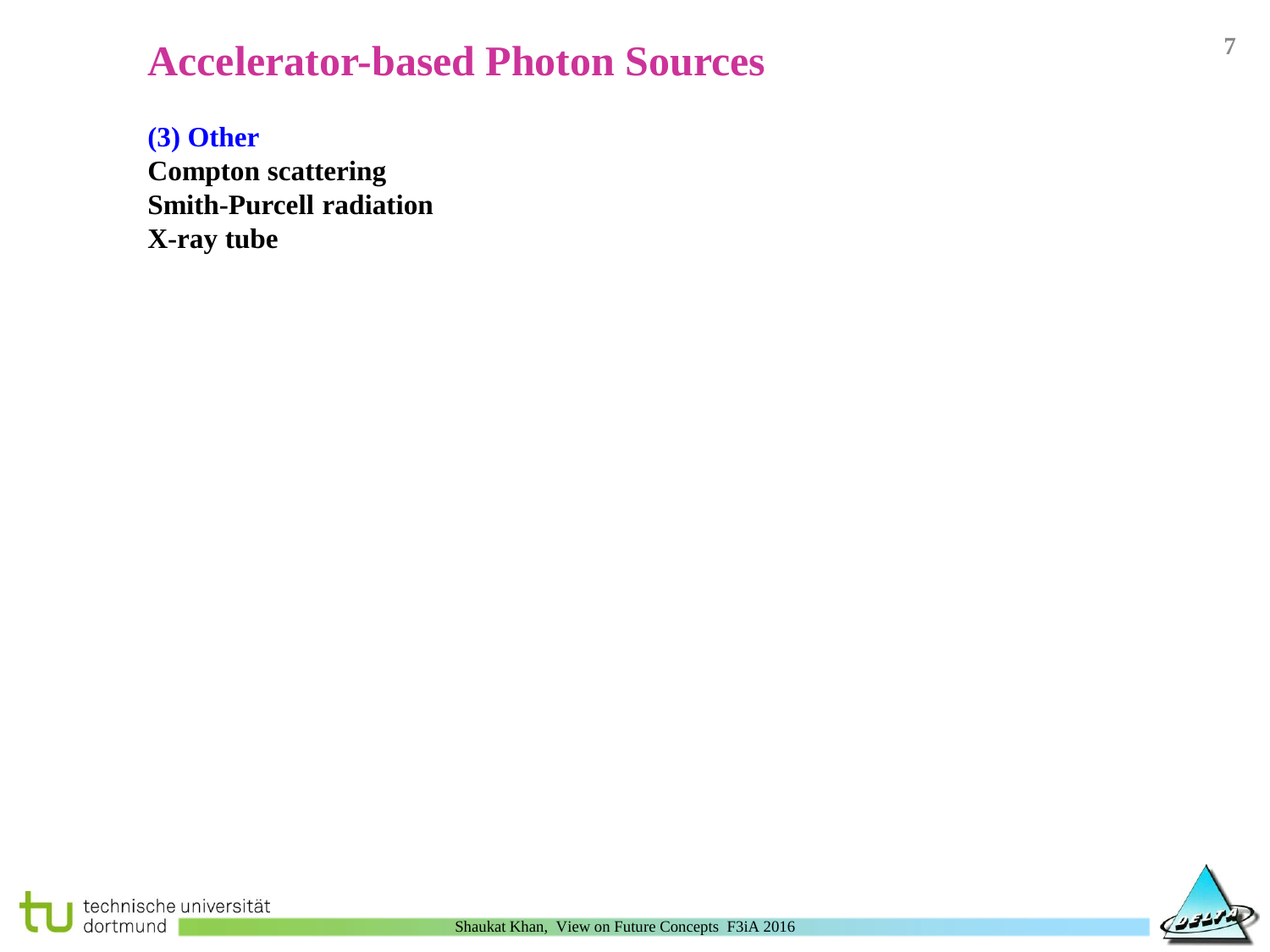#### **Advanced accelerators**



**conventional accelerator accelerator old-fashioned, clumsy promising**





Shaukat Khan, View on Future Concepts F3iA 2016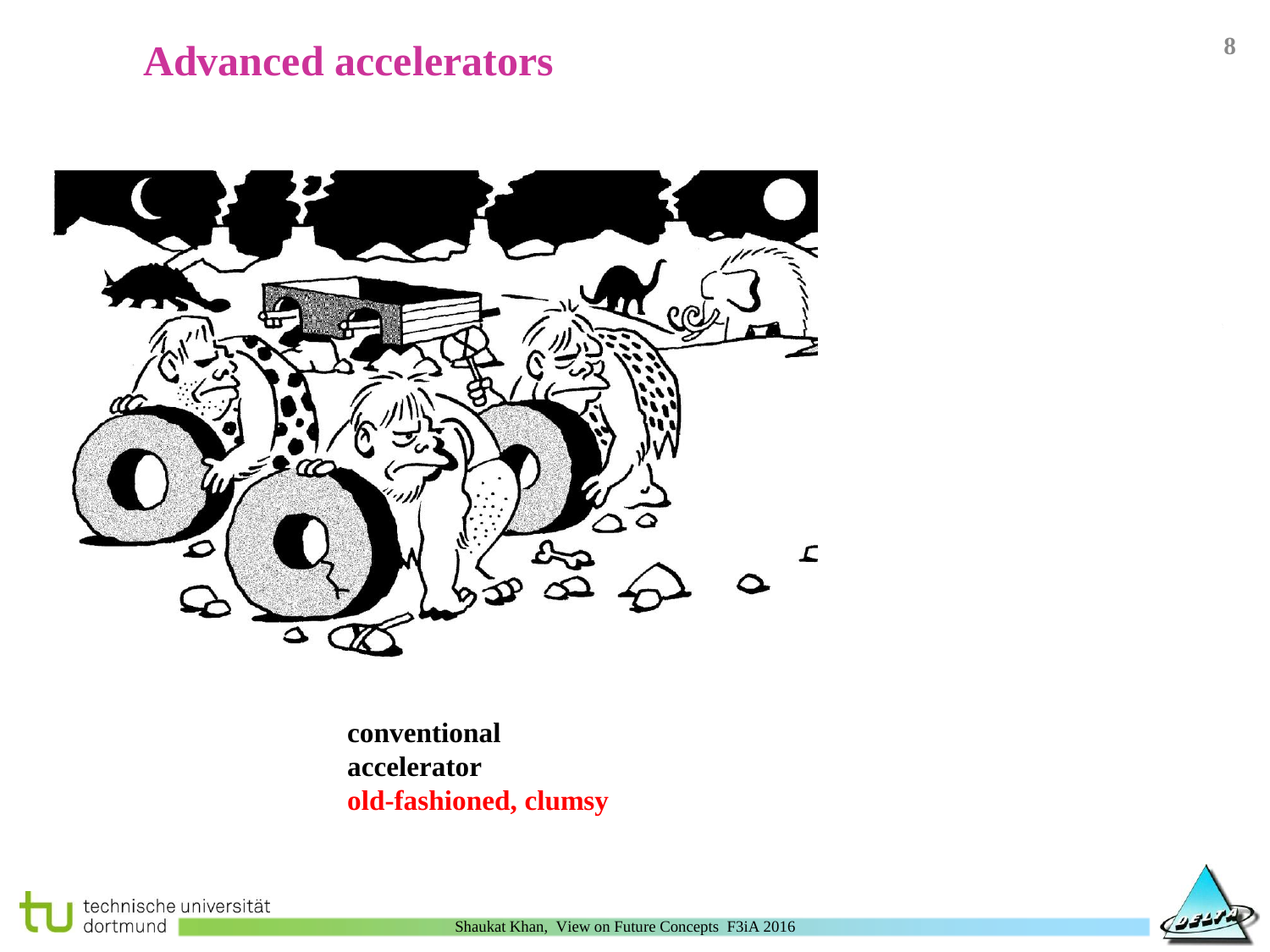#### **Advanced accelerators**



**conventional advanced accelerator accelerator old-fashioned, clumsy innovative, promising**



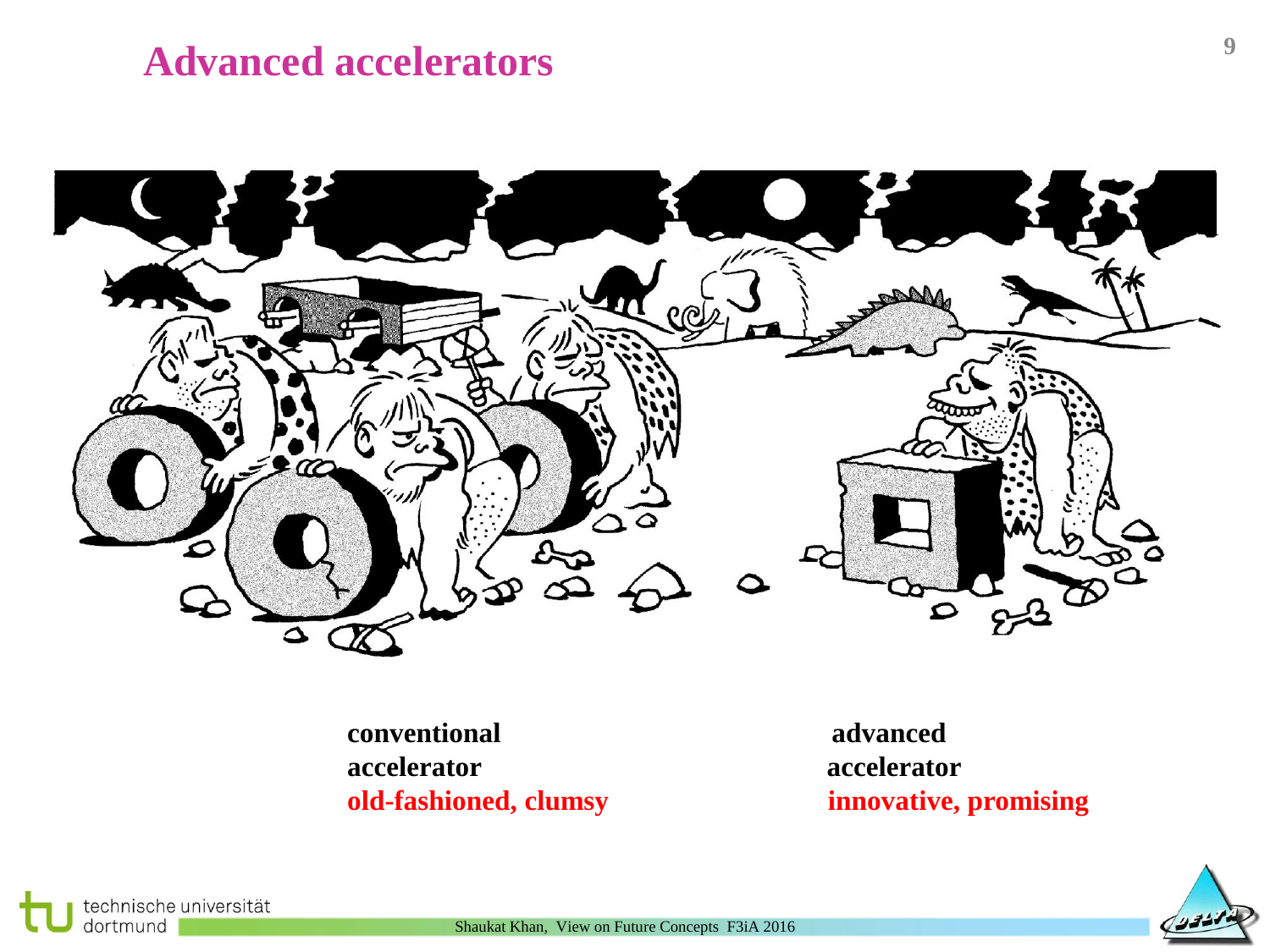#### **Advanced accelerators**

**e.g. laser-plasma acceleration + undulator = short-pulse source or FEL**



M. Fuchs et al., Nature Physics 5 (2009), 826



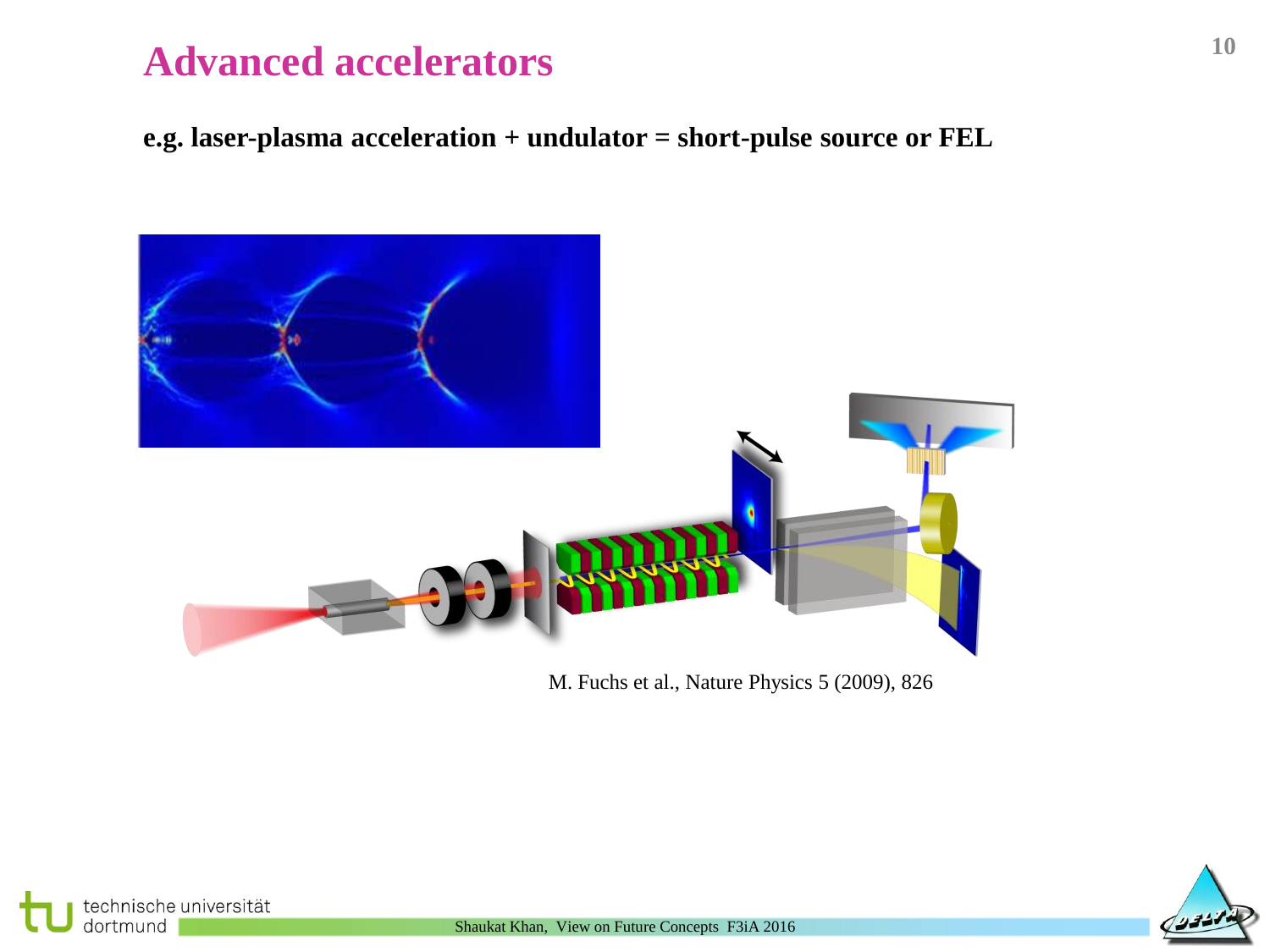

W = 100 mJ 
$$
A = 10^{-6}
$$
 m<sup>2</sup>  
\n $\Delta t = 50$  fs  $P = 2$  TW  $I = 2 \cdot 10^{18} \frac{W}{m^2}$   $E = \sqrt{\frac{2I}{\varepsilon_0 c}} = 5.5 \cdot 10^{10} \frac{V}{m}$ 

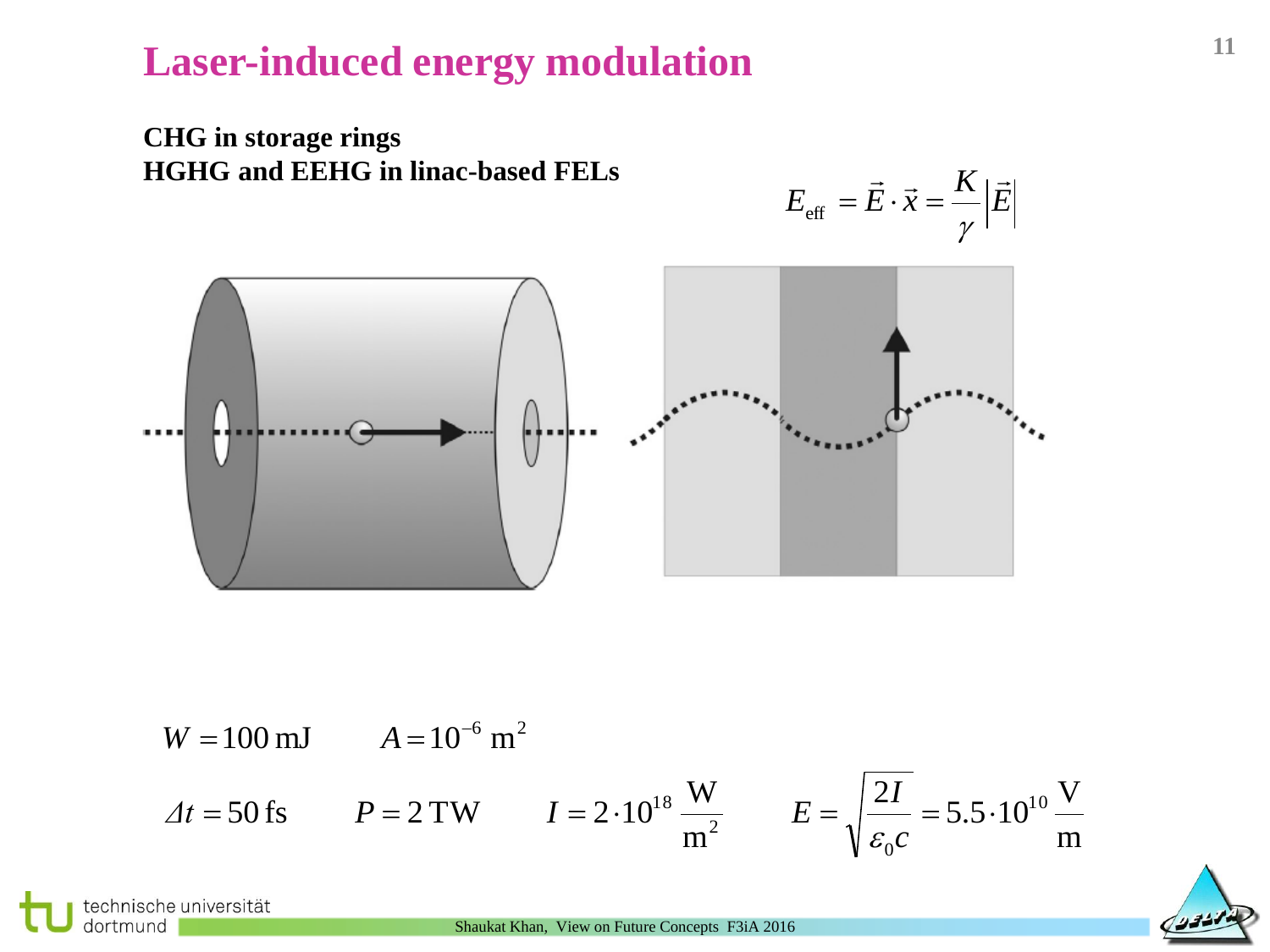#### **Applications in storage rings**





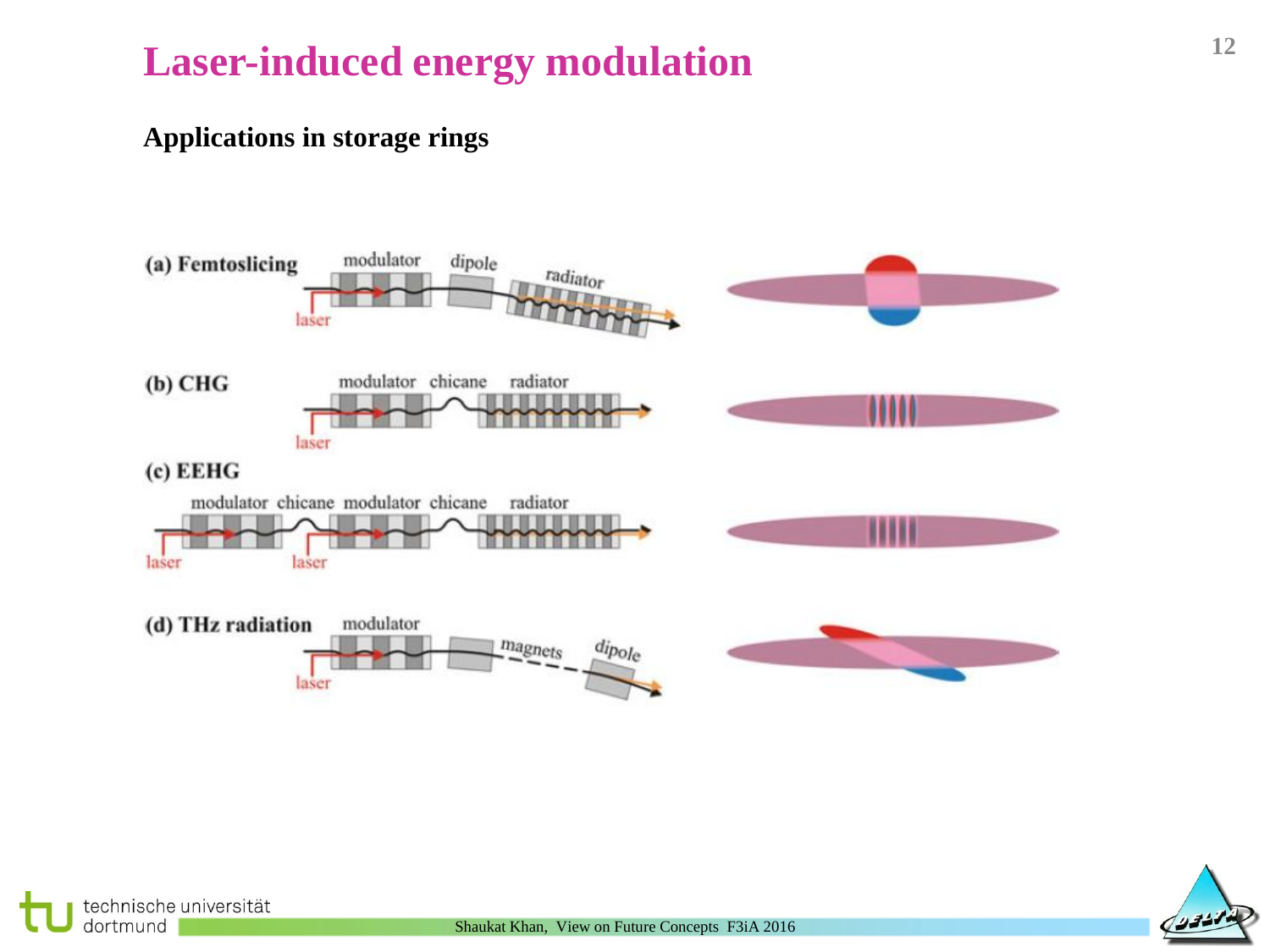#### **Applications in storage rings**



see Litvinenko et al., PAC 2001, Chicago, USA, p. 2614

**far-IR FEL**  $\lambda \sim 1$  mm **CO2 laser**  $\lambda \sim 10 \mu m$  (?) Ti:sa laser  $\lambda \sim 0.8 \mu m$  (?) requires correspondingly small  $\alpha$ 



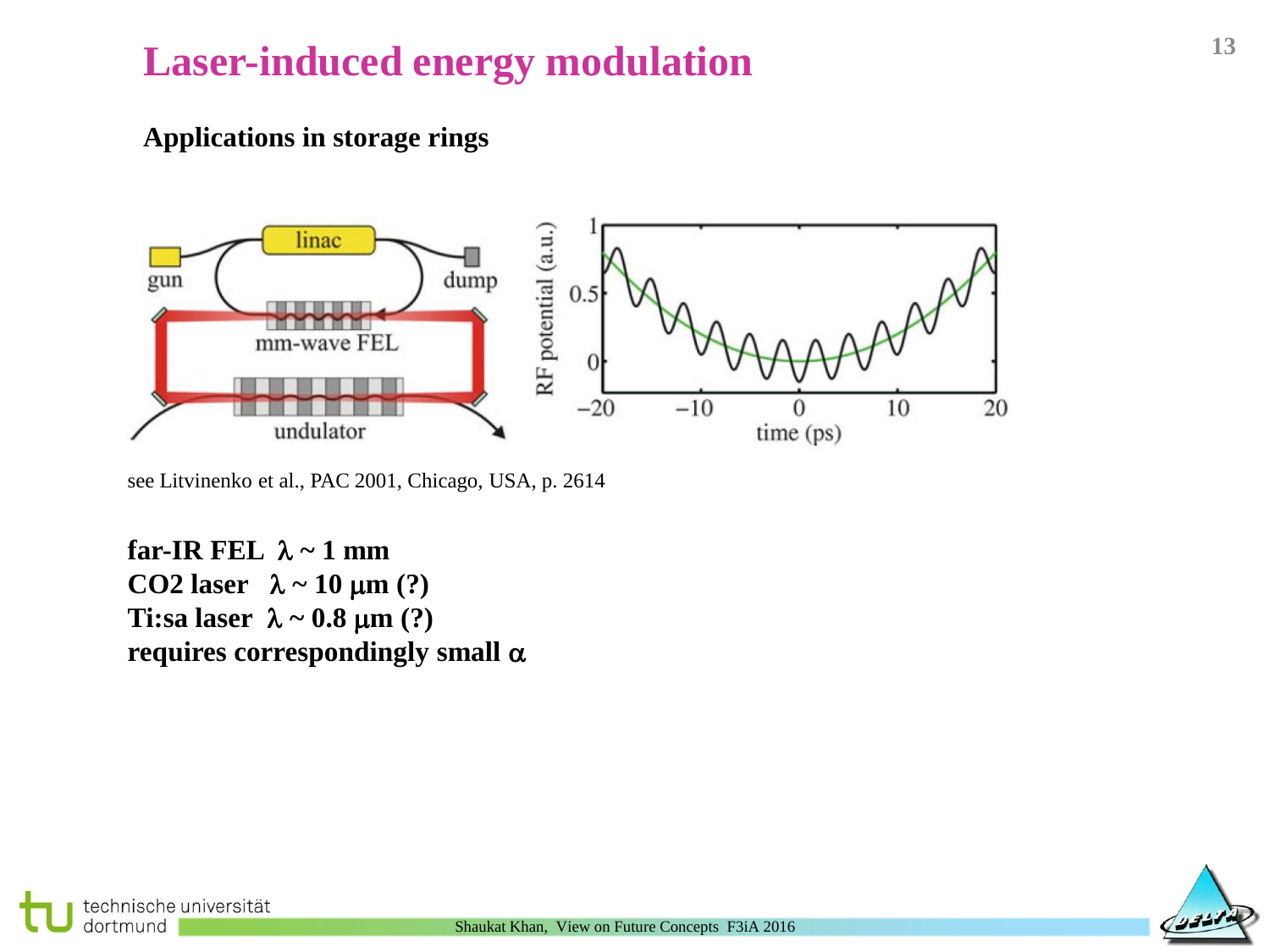#### **Applications in storage rings**



see Litvinenko et al., PAC 2001, Chicago, USA, p. 2614

**far-IR FEL**  $\lambda \sim 1$  mm **CO2 laser**  $\lambda \sim 10 \mu m$  (?) **Ti:sa laser**  $\lambda \sim 0.8 \mu m$  (?) **requires correspondingly small** a

**but: R51 and R52, stochastic synchrotron radiation**  $\lim_{x \to 300} f_s (100 \mu m)$ 

Y. Shoji, Phys. Rev. E54, R4556 (1996) Y. Shoji, Phys. Rev. ST Accel. Beams 7, 090703 (2004)



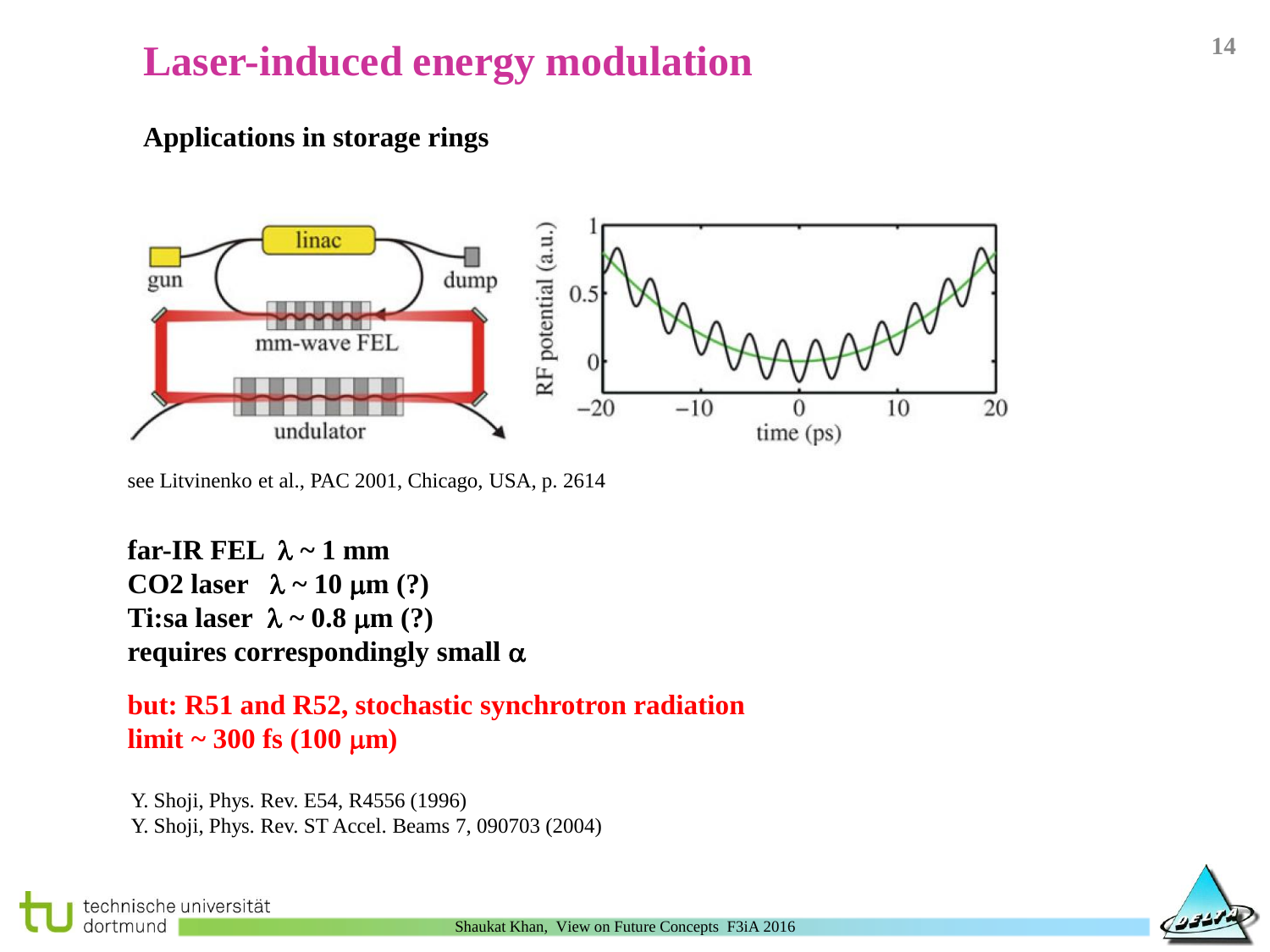#### **Applications in linacs ?**